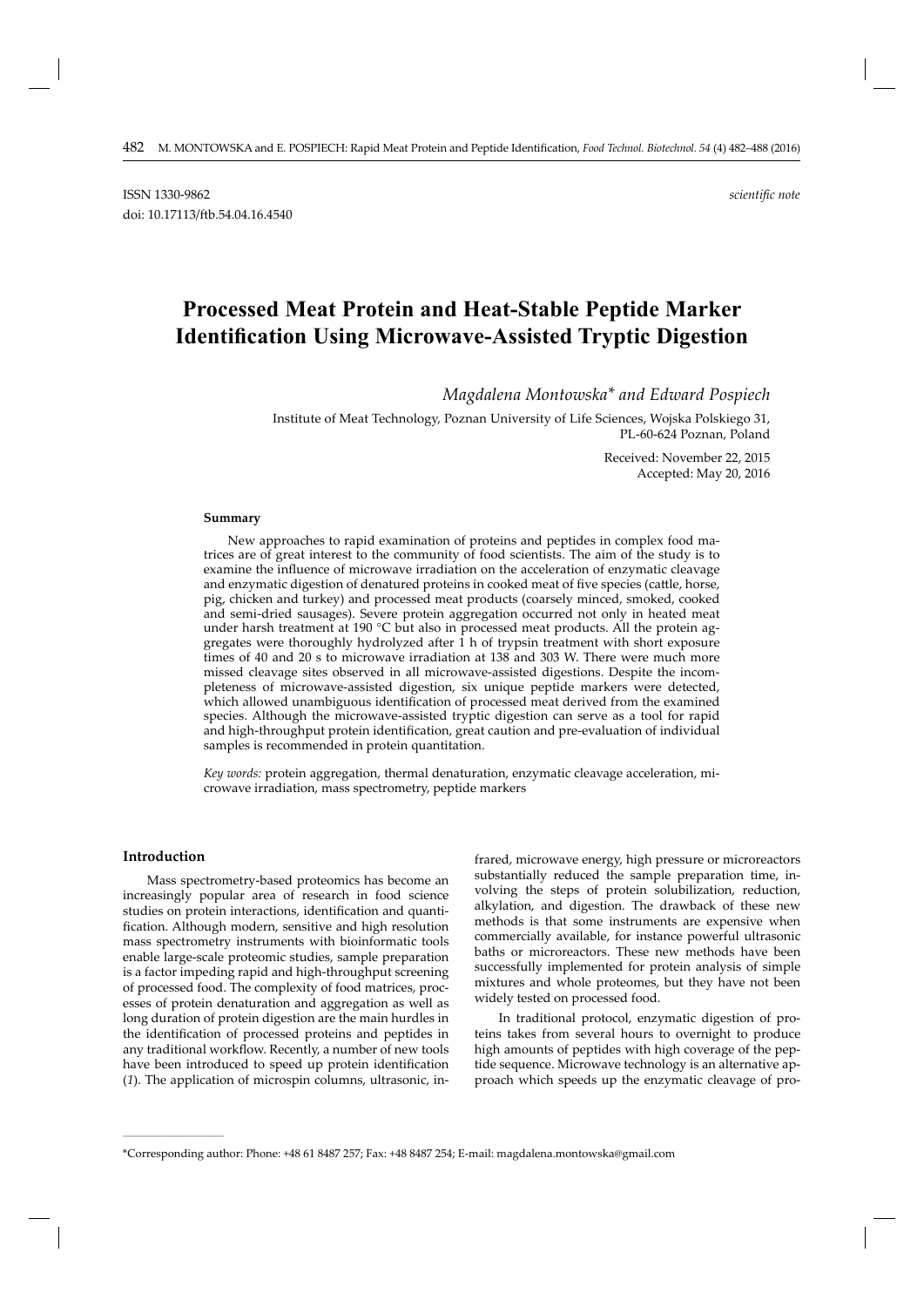teins for mass spectrometry analysis by reducing the time of digestion from several hours to a few minutes in many biological applications. Microwaves have been applied to digest standard protein solutions, such as cytochrome c, myoglobin, lysozyme, ubiquitin (*2–4*), bovine serum albumin, human urinary proteins, yeast lysate (*5,6*), and proteins captured on the affinity surfaces of protein chips (7) as well as ultrafast microwave-assisted in-tip digestion of standard proteins and milk extract (*8*). Enhanced speed and digestion efficiency were observed when specialized, temperature-controlled microwave reactors as well as inexpensive domestic microwave ovens were used (*5,7*). Thus, simplicity at low cost is a big advantage of microwave irradiation over other tools accelerating proteolysis for high-throughput analysis.

Proteins can lose their solubility due to the lack of a net charge and repulsive interactions between their molecules. An increase in the surface hydrophobicity of proteins leads to protein-protein interactions and their aggregation during thermal treatment, although the primary structure of proteins is often not affected (9-11). The formation of highly insoluble protein aggregates may have negative effect on enzymatic digestion, on sequence coverage of the proteins, and consequently on the efficiency of protein identification. The sequence coverage is the percentage of the protein sequence covered by matched peptides. The larger the sequence coverage is, the more of the protein sequence is confirmed by the experimental analysis. Using standard proteome extraction methods, we observed previously that sequence coverage in selected cooked meat proteins was lower than in raw meat (*12*), while proper digestion of the analyzed material is essential to develop an efficient method of protein quantification.

In this study we wanted to determine if a rapid microwave-assisted digestion could improve efficient recovery of peptides from industrially processed samples. First we investigated the degree of protein aggregation after heat treatment. Subsequently, the most denatured meat samples and processed meat products digested under the microwave-assisted protocol were analysed using tandem mass spectrometry in order to detect peptide markers that were unique to the examined proteins and species. The application of microwave technology as a tool for fast sample preparation in proteomic studies of processed food is evaluated.

# **Materials and Methods**

### *Materials*

Water, acetonitrile, formic acid, and methanol of LC- -MS grade were purchased from Sigma-Aldrich (Schnelldorf, Germany). Ammonium hydrogen carbonate, dithiothreitol (DTT), iodoacetamide (IAA) and all other chemicals were of molecular biology grade and obtained from Sigma-Aldrich. Sequence-grade modified trypsin was bought from Promega GmbH (Mannheim, Germany). Meat samples of five species, *i.e.* cattle, horse, pig, chicken and turkey (*longissimus* muscle or *pectoralis major* muscle of poultry) and meat products (four different coarsely minced, smoked, cooked and semi-dried sausages) were purchased locally. Samples of about 5 g or 5 cm length were cut from raw or processed products and kept at −80 °C until further protein analysis. The microwave oven used in this study was domestic model DMR-904 (Daewoo, Roissy- -en-France, France) with the maximum output power of 800 W.

## *Preparation of samples*

Meat slices of about 25 mm thick were wrapped in aluminium foil and heated in a Rational Combi convection oven model SCC 61 (Landsberg am Lech, Germany) at three thermal cooking procedures: (*i*) at 190 °C for 10 min (variant 1), (*ii*) at 160 °C for 30 min (variant 2), and (*iii*) at 190 °C until reaching core temperature of 99 °C, which took 38 min (variant 3). Washing, digestion and mass spectrometry analysis were performed according to the procedure described previously (*13*). Thin sections of raw and cooked meat and meat products (slices of 0.5 g) were transferred to glass vials and washed to remove contaminants such as physiological salts, fat and other soluble low-molecular-mass compounds. Samples were rinsed twice for 30 s in ethanol/water (70:30) followed by a 15- -second wash in ethanol and then by a 30-second wash in methanol/water (90:10). Then the samples were rinsed twice for 30 s in deionized water. The washed samples were homogenized in 100 mM of aqueous ammonium hydrogen carbonate in an Ultra-Turrax T25 (IKA Labortechnik, Staufen, Germany) homogenizer twice for 20 s at 9500 rpm followed by 30 s at 13 500 rpm, and speed vacuumed to dry in CentriVap micro IR (Labconco Corporation, Kansas City, MO, USA).

### *SDS-PAGE analysis*

Sodium dodecyl sulfate-polyacrylamide gel electrophoresis (SDS-PAGE) was performed to establish the extent of protein aggregation as well as to assess the use of microwave technology in acceleration of protein digestion. Dried meat sample of 10 mg was solubilized with lysis buffer (8 M urea, 2 M thiourea, 0.05 mM Tris, 75 mM DTT, 3 % SDS, 0.05 % Bromophenol Blue, at pH=6.8). Samples were heated at 98 °C for 4 min. Protein concentration was determined using a 2-D Quant Kit (GE Healthcare Bio-Sciences, Fairfield, CT, USA). Meat sample extracts (12 μg of protein) or meat digests (15  $\mu$ L) were loaded onto 15 % polyacrylamide gels prepared in Hoefer SE250 systems (GE Healthcare Bio-Sciences). Gels were run at constant current of 20 mA per gel, until the dye front reached the end of the gel. The gels were stained with Coomassie Brilliant Blue and scanned on an ImageMaster Scanner (GE Healthcare Bio-Sciences).

### *Image and statistical analysis*

The gel images were analyzed using ImageMaster Platinum software v. 7.0 (GE Healthcare Bio-Sciences). The gels of raw meat samples were compared with the other experimental samples used as control. In order to compare the aggregation of proteins across samples, the intensities of the raw meat samples were summed up and set at 100 %. The band intensity values were imported into STATISTICA v. 10 (StatSoft Inc., Tulsa, OK, USA) soft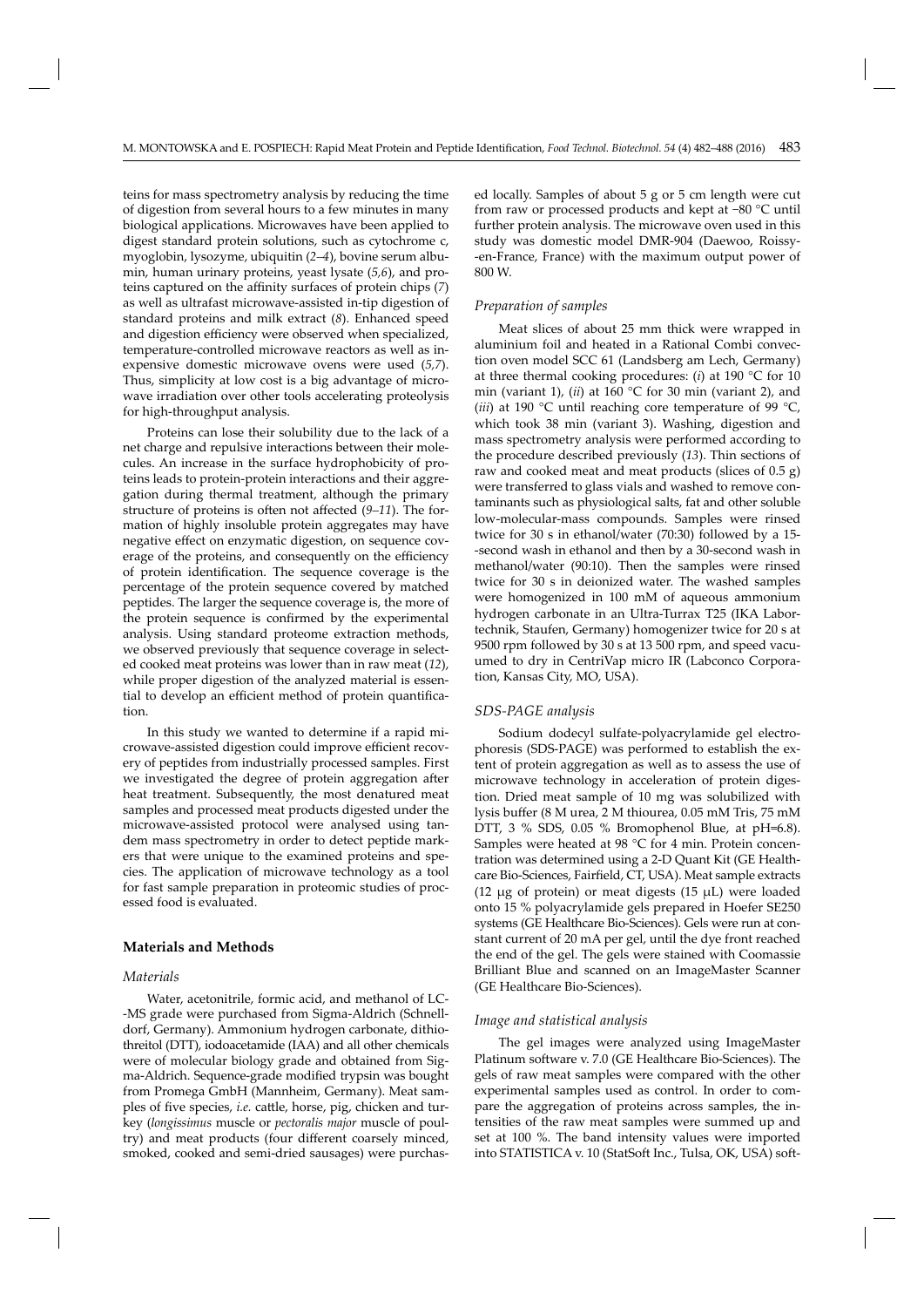ware. The data were examined by one-way analysis of variance (ANOVA). Least significant differences were set at a 5 % level and evaluated by Scheffe's multiple range tests.

### *Microwave-assisted tryptic digestion*

Dried samples (2 mg) were rehydrated in 100 μL of 100 mM ammonium hydrogen carbonate, then 200 mM DTT were added as a reducing agent and incubated for 1 h at 56 °C. After that, samples were alkylated by the addition of 200 mM iodoacetamide and incubated in the dark for 30 min at room temperature. The remaining iodoacetamide was quenched by the addition of 200 mM DTT and incubated at room temperature for 30 min. The samples were digested in a solution containing 0.083 μg/μL of trypsin in ammonium hydrogen carbonate for 1 h at 37 <sup>o</sup>C. After initial 30 min, samples were subjected to microwave irradiation for 40 s at 138 W in water bath, then placed in a heating block at 37 °C for 30 min and microwaved the second time for 20 s at 303 W. The standard digestion protocol was conducted at 37 °C over a period of 20 h. The sample digests were purified by reversed-phase extraction using Sep-Pak C18 Plus cartridges (Waters, Milford, MA, USA). Eluted samples were vacuum dried. Prior to mass spectrometry analysis, samples were rehydrated in a solution consisting of 2 % acetonitrile and 0.1 % formic acid (by volume).

# *Sequence coverage and peptide identification by mass spectrometry*

Samples were analyzed in chip-based infusion mode *via* a silicon-based nanoelectrospray ionization (ESI) microchip (nanoESI chip). The ion source was a TriVersa NanoMate (Advion, Ithaca, NY, USA) coupled to a Thermo Scientific Q Exactive Hybrid Quadrupole-Orbitrap mass spectrometer (Thermo Fisher Scientific, San Jose, CA, USA) operated in positive ion electrospray ionization mode. The NanoMate platform operated at nanoESI tip voltage of 1.6 kV, with a gas pressure of 2757.9 Pa and a capillary temperature of 190 °C. All results of data-dependent MS/MS analysis (dd-MS<sup>2</sup>) were collected in full scan mode with *m/z* range of 50–2000, at 1 microscan, maximum injection time of 100 ms, and automatic gain control target of 1e6. Collision-induced dissociation (CID) experiments were performed at a normalized collision energy of 28 %. Data were analysed using Xcalibur v. 2.1 (Thermo Fisher Scientific) software. For protein and peptide identification, raw files were converted to MASCOT generic format using msconvert ProteoWizard toolkit application (14). The resulting files were searched *via* MS/MS ion search using MASCOT (*15*) against the UniProtKB/SwissProt (*16*) database with the following parameters: trypsin enzyme, taxonomy bone vertebrates, one missed cleavage, peptide mass tolerance of 1.2 Da, MS/MS tolerance of 0.6 Da, carbamidomethylation as fixed modification, oxidation of methionine as variable modification, and peptide charges of 2+, 3+ and 4+. A decoy search was performed automatically and the matches and MASCOT scores were evaluated at 1 % of the false discovery rate for identity and homology threshold. Selected peptides in FASTA format were searched against the NCBInr database (*17*) using the protein BLAST alignment research tool and blastp algorithm for species and protein specificity.

## **Results and Discussion**

# *Aggregation of meat proteins*

The influence of high temperature on the formation of protein aggregates was investigated by heating meat samples using three cooking procedures as described in Materials and Method section. As the temperature and exposition time increased, gradual aggregation of meat proteins was observed (Fig. 1). The extent of protein aggregation in relation to raw meat is shown in Fig. 2. There was approx. a double increase in protein aggregates in



Fig. 1. Representative SDS-PAGE under different thermal conditions: a) lane 1=Thermo Scientific unstained protein *M* ladder, lane 2=raw beef, lane 3=beef variant 1, lane 4=beef variant 2, lane 5=beef variant 3, lane 6=raw horse meat, lane 7=horse meat variant 1, lane 8=horse meat variant 2, lane 9=horse meat variant 3, and b) lane 1=*M* ladder, lane 2=raw pork, lane 3=pork variant 1, lane 4=pork variant 2, lane 5=pork variant 3, and lanes 6-9=four different smoked, cooked and semi-dried sausages. The cooking conditions were as follows: at 190  $\degree$ C for 10 min (variant 1), at 160 °C for 30 min (variant 2), and at 190 °C until reaching core temperature of 99 °C (variant 3). Protein bands show substantial protein aggregation (A), degradation of nebulin/titin degradation products (N/T) and degradation of myosin heavy chains (M)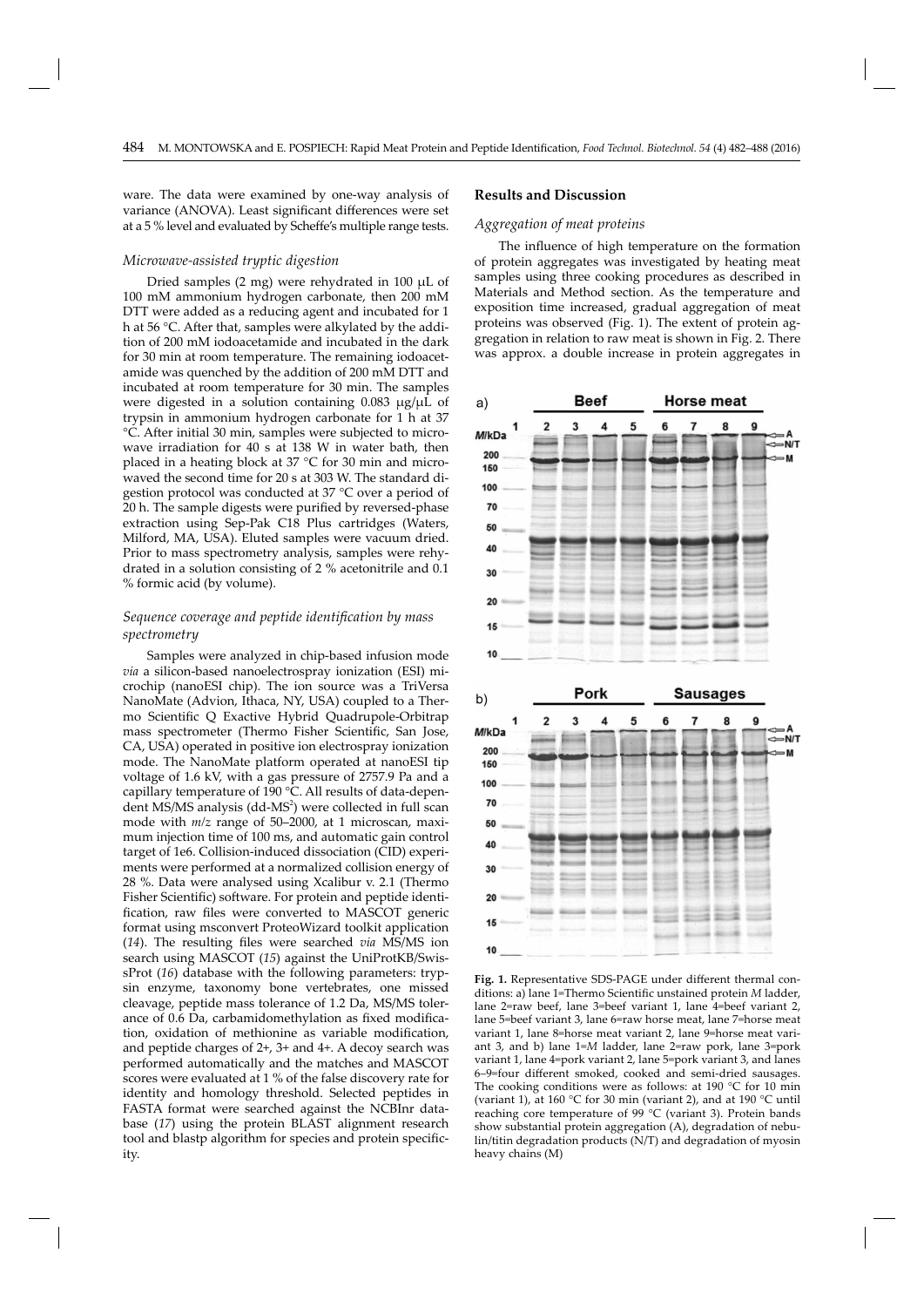

**Fig. 2.** Protein aggregation in relation to raw meat under three cook ing procedures: variant 1=190 °C for 10 min, variant 2=160 °C for 30 min, and variant 3=190 °C until reaching core temperature of 99 °C

variant 1. Under harsher treatment they became more condensed, up to five- and sevenfold in variants 2 and 3, respectively. Porcine and chicken myofibrillar proteins turned out to be the most susceptible to high temperature. Substantial aggregation was also observed in four different kinds of sausages (Fig. 1b, lanes 6–9).

The high-molecular-mass proteins were gradually degraded as the exposure to heat increased. Fig. 1 shows that the amount of myosin heavy chains cooked under the harsh conditions of variant 3 considerably decreased, as compared with raw meat. On the top of the gel, above the band of myosin heavy chain, the very large nebulin and titin proteins, or their degradation products, were severely altered even in variant 1 and they completely disappeared in variants 2 and 3. There were less visible changes in proteins of lower molecular mass. For instance, actin, one of the most thermostable proteins (*9*), turned out to be more resistant even under variant 3 conditions. Lesser degradation of low-molecular-mass proteins was reported in earlier studies (*18,19*). According to Hofmann (*9*), meat proteins are not truly degraded during heating but they lose dye-binding basic groups, which means that the protein is still present in the gel, although its ability to be stained is reduced. However, in our previous studies we observed lower MASCOT scores and sequence coverages in processed meat than in raw meat (*12,13*). This indicates that meat proteins undergo irreversible degradation during thermal treatment and industrial processing, which may affect mass spectrometry--based studies.

# *Microwave-assisted tryptic digestion of processed meat*

Microwave-assisted protein digestion was investigated in cooked meat using variant 3 procedure and in smoked, cooked and semi-dried sausages. A solution (approx. 0.5 mL) of meat, aqueous ammonium hydrogen carbonate and trypsin was subjected to microwave irradiation twice at an interval of 30 min. Fig. 3 presents protein profiles of tryptic digestion of cooked beef after a conventional and microwave-assisted digestion. This preliminary analysis revealed that the microwave treatment time of 1 h was sufficient to achieve the protein digestion rate similar to the results generated by conventional procedure of 20 h.



**Fig. 3.** SDS-PAGE analysis of cooked beef (variant 3) before and after tryptic digestion using the conventional and microwave--assisted procedures: a) lane 1=Thermo Scientific prestained protein *M* ladder, lane 2=conventional digestion without protein reduction and alkylation, lane 3=conventional digestion with protein reduction and alkylation, and b) lane 1=*M* ladder (*M*/kDa), lanes 2 and 3=undigested beef extracts, lane 4=microwave-assisted digestion at 138 W for 40 s, and lane 5=microwave-assisted digestion at 303 W for 20 s. Arrows indicate trypsin band

The high cost of specialized microwave reactors with internal temperature control prompted us to use a household microwave oven. The reaction temperature was monitored indirectly by measuring the temperature in a water bath. As reported previously (*6*), enzymatic digestion mixtures absorb microwaves strongly and heat up rapidly, reaching 100 °C within less than 90 s at a constant microwave power of 10 W. Since trypsin has the highest activity within a temperature range of  $37-50$  °C, our sample was heated in two rounds to avoid overheating and enzyme inactivation. In our experiment the reaction temperature reached 44 and 85 °C at a microwave power of 138 and 303 W, respectively. As was observed by Damm *et al.* (6), a significant decrease in trypsin activity at high temperature of over 60 °C probably caused decrease in the trypsin band intensity in our samples (Fig. 3b, lane 5), and consequently the drop of its activity. This observation suggests that irradiation lasting longer than 40 s at 303 W would have destroyed the enzyme activity. We evaluated that cooked meat could be digested with the assistance of microwave irradiation within a period of time shortened to approx. 1 h. Our next objective was to assess the protein digestion efficiency and the ability to detect unique peptide markers using the proteomic approach.

### *Sequence coverage and detection of peptide markers*

Tryptic digestion of cooked meat and sausage samples was analysed by data-dependent MS/MS using MAS-COT searching. Table 1 shows the number of identified peptides and sequence coverages of the most abundant proteins of cooked beef obtained with and without microwave irradiation. Horse proteins identified after conventional and microwave-assisted tryptic digestion of sausages made from pork and horse meat are presented in Table 2. The percentage of incomplete digestion, defined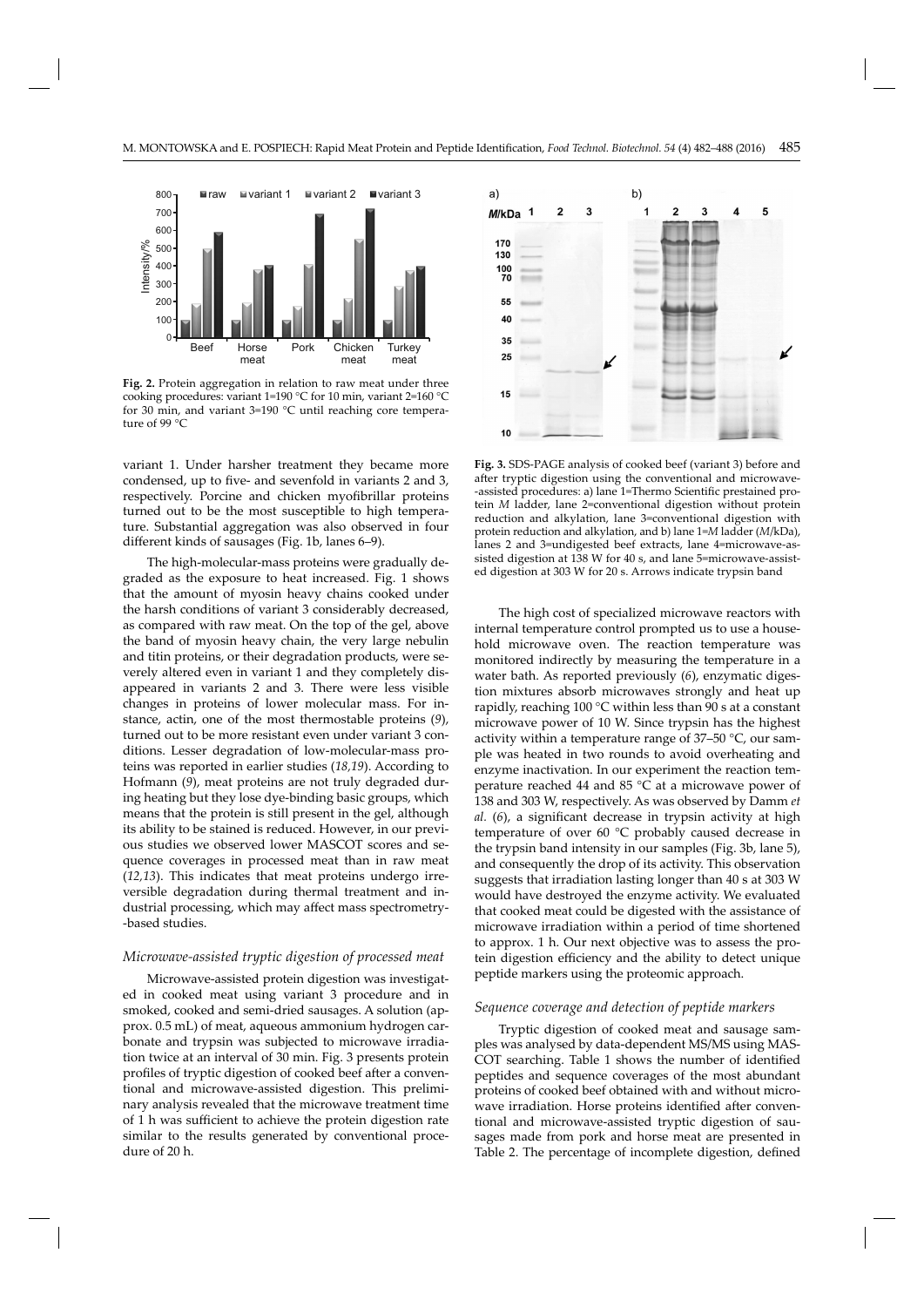| Identified<br>protein | Conventional digestion           |                          |                           | Microwave-assisted digestion     |                          |                           |  |
|-----------------------|----------------------------------|--------------------------|---------------------------|----------------------------------|--------------------------|---------------------------|--|
|                       | Matched<br>peptides <sup>*</sup> | Sequence<br>coverage/%** | <b>MASCOT</b><br>score*** | Matched<br>peptides <sup>*</sup> | Sequence<br>coverage/%** | <b>MASCOT</b><br>score*** |  |
| Myosin-1              | 64(11.4)                         | 38.1                     | 6337                      | 39(45.2)                         | 24.1                     | 4282                      |  |
| Myosin-2              | 59(18.4)                         | 35.3                     | 6227                      | 41(46.8)                         | 26.1                     | 4385                      |  |
| Myosin-7              | 54(15.1)                         | 33.7                     | 5709                      | 42(30.3)                         | 25.5                     | 5096                      |  |
| Actin                 | 16(1.2)                          | 62.6                     | 6633                      | 19(13.8)                         | 65.0                     | 7982                      |  |
| Myoglobin             | 7(0)                             | 61.7                     | 2704                      | 10(33.3)                         | 67.8                     | 3711                      |  |

Table 1. Dominant proteins identified after conventional and microwave-assisted tryptic digestion of cooked beef

Percentage of missed cleavages is shown in parentheses, \*number of matched peptides in the database search, \*\*percentage of coverage of the entire amino acid sequence, \*\*\*MASCOT score at false discovery rate of 1 %

Table 2. Dominant horse proteins identified after conventional and microwave-assisted tryptic digestion of sausages made from pork and horse meat

| Identified<br>protein | Conventional digestion           |                          |                           | Microwave-assisted digestion |                          |                           |  |
|-----------------------|----------------------------------|--------------------------|---------------------------|------------------------------|--------------------------|---------------------------|--|
|                       | Matched<br>peptides <sup>*</sup> | Sequence<br>coverage/%** | <b>MASCOT</b><br>score*** | Matched<br>peptides*         | Sequence<br>coverage/%** | <b>MASCOT</b><br>score*** |  |
| Myosin-1              | 69 (14.9)                        | 40.6                     | 3550                      | 43(32.7)                     | 28.0                     | 6063                      |  |
| Myosin-2              | 72(14.5)                         | 42.9                     | 3691                      | 51 (37.9)                    | 34.1                     | 6874                      |  |
| Myosin-7              | 49(14.2)                         | 30.3                     | 1748                      | 38 (19.3)                    | 24.6                     | 4346                      |  |
| Actin                 | 13(0.9)                          | 60.5                     | 2092                      | 17(17.1)                     | 61.8                     | 5866                      |  |
| Myoglobin             | 5(0)                             | 51.3                     | 138                       | 5(31.4)                      | 37.7                     | 482                       |  |

Percentage of missed cleavages is shown in parentheses, \*number of matched peptides in the database search, \*\*percentage of coverage of the entire amino acid sequence, \*\*\*MASCOT score at false discovery rate of 1 %

as the ratio between the number of peptides with missed cleavages and the total number of detected peptides, is shown in parentheses. Microwave irradiation generated a similar or higher number of matched peptides and sequence coverages of beef myoglobin, where 61.7 and 67.8 % of coverages were observed (conventional *vs.* microwaveassisted). The myoglobin coverage was lower in the horse and pork sausage samples, indicating higher susceptibility of this protein to industrial processes resulting in reduced digestion efficiency. High-molecular-mass proteins, for instance myosin heavy chain isoforms, were correctly classified according to the species but there were fewer matched peptides and lower sequence coverages of all of the microwaved products under analysis.

Although proteins were digested to peptides, considerably more missed cleavage sites in all microwave-assisted digests of all examined proteins were observed. The analysis of myosin-1 revealed that the percentage of missed cleavages increased from 11.4 to 45.2 % and from 14.9 to 32.7 % in irradiated beef and sausage samples, respectively. This is consistent with the previous study by Reddy *et al.* (*4*), where the number of missed cleavage peptides of standard proteins, for instance myoglobin, was found to be higher (34.1 *vs.* 8.1 %) in irradiated digestions.

We also examined the applicability of microwave-assisted protein digestion for detection of unique peptide markers for species determination. Data sets were collected with data-dependent MS/MS ion fragmentation for screening of the whole product digestion using a list of heat-stable peptide markers used in our previous studies both for the species selection and protein identification (*12,13*). The results were evaluated at 1 % of the false discovery rate for peptide identity and homology threshold. Predominantly, detected peptides were ranked first in the list of matched peptides using MASCOT algorithm. The peptide markers observed for the cattle and horse meat are shown in Table 3. Interestingly, despite the incompleteness of microwave-assisted digestion, we were able to detect six most abundant unique peptides, which allowed unambiguous identification of processed meat derived from the examined species. The peptide sequence SALAHAVQSSR unique to two pork myosin isoforms, *i.e.* myosin-1 and myosin-4 was identified with the MASCOT scores below the identity and homology threshold. Most of the y and b ions were observed within the peptide spectra but their intensities were very low. This may indicate that the product was manufactured from the meat of lower class containing high amount of connective tissue and fat or the amount of added pork was low.

The results obtained in this study contradict a great number of previous studies, which found microwave-assisted tryptic digestion faster and more efficient than the conventional protocol. The accelerated rate of digestion as well as a greater sequence coverage have been demonstrated in mass spectrometry analyses of single proteins or biological samples (*1,8,20*). High sequence coverages of standard proteins, *i.e.* myoglobin (89 %), bovine serum albumin (78 %) and  $\alpha$ -casein (83 %) were obtained using ultrafast microwave-assisted in-tip digestion (*8*). However, when these new enzyme tips were applied to digest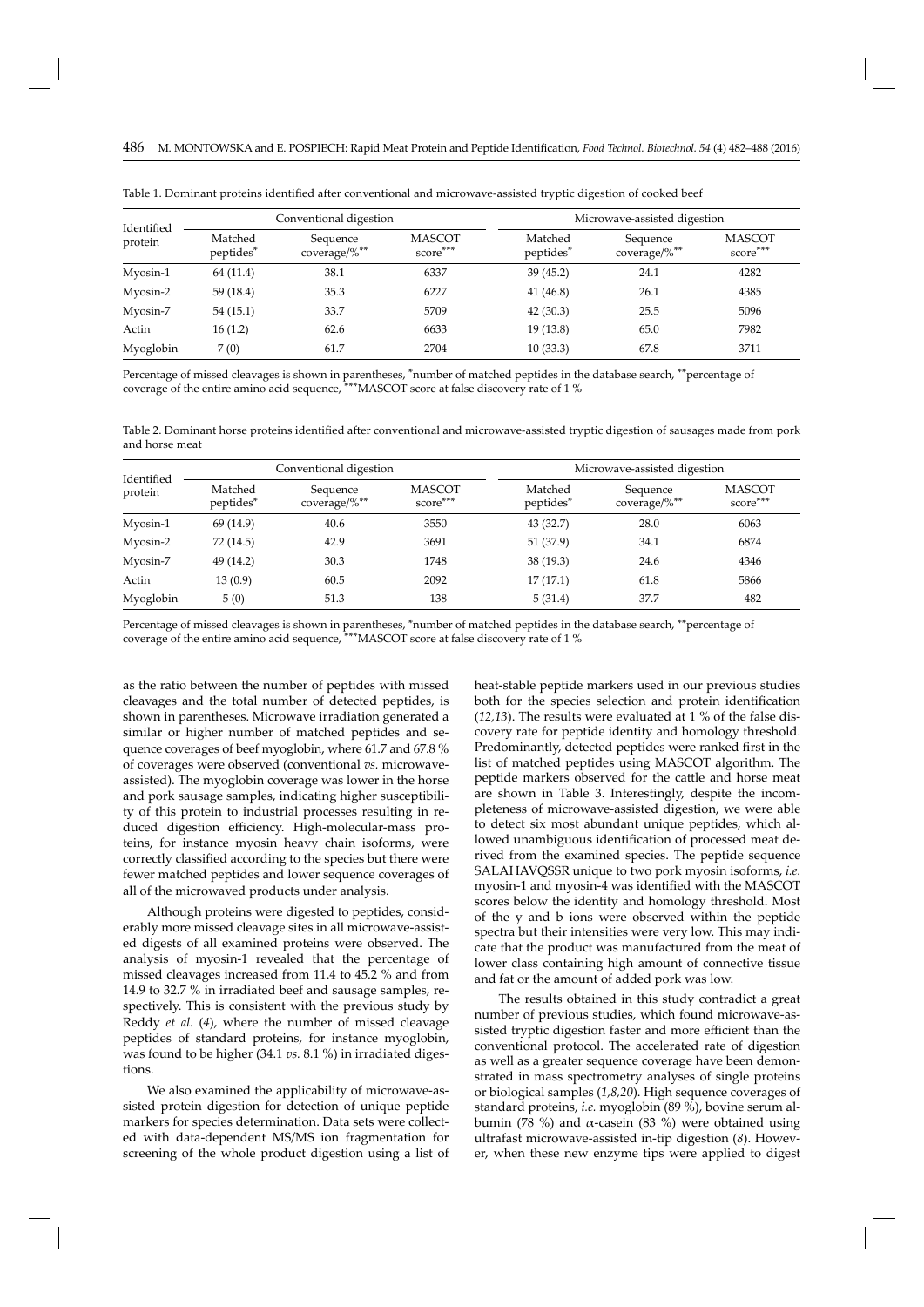| m/z          |            | Protein                          | Species | NCBI accession | Peptide sequence             | <b>MASCOT</b> | Identity    |
|--------------|------------|----------------------------------|---------|----------------|------------------------------|---------------|-------------|
| Experimental | Calculated |                                  |         | number         |                              | ion score*    | threshold** |
| 1531.6691    | 1531.6725  | myoglobin                        | cattle  | gi 27806939    | <b>HPSDFGADAOAAMSK</b>       | 121           | >14         |
| 1998.9654    | 1999.9713  | MLC2f                            | cattle  | gi   115497166 | <b>EASGPINFTVFLNMFGEK</b>    | 24            | $>22$       |
| 1605.6654    | 1605.8475  | myoglobin                        | horse   | gi   7546624   | <b>VEADIAGHGOEVLIR</b>       | 31            | >15         |
| 1377.8338    | 1377.8344  | myoglobin                        | horse   | gi   7546624   | <b>HGTVVLTALGGILK</b>        | 73            | >15         |
| 1634.7926    | 1634.8008  | $myosin-2(2A)$                   | horse   | gi   126352470 | <b>VVETMOTMLDAEIR</b>        | 25            | >38         |
| 2199.1183    | 2200.1011  | myosin-7                         | horse   | gi   75054114  | <b>GTLEDOIIEANPALEAFGNAK</b> | 41            | >15         |
| 1125.5854    | 1125.5891  | $myosin-4(2B)$<br>$myosin-1(2X)$ | pig     | gi   178056718 | SALAHAVOSSR                  | 3             | >13         |

Table 3. Heat-stable peptide markers unique to the species and protein observed after microwave-assisted tryptic digestion

\*MASCOT score at false discovery rate of 1 %, \*\*individual ion scores to indicate identity or extensive homology

proteins extracted from bovine milk, α-casein was identified with a lower sequence coverage of 68 %. Thus, these results indicate that microwave-assisted digestion may be less effective in the case of very complex biological samples and such are the whole meat product digests. Recently, a comparative analysis between microwave-assisted and conventional tryptic digestion of standard proteins (bovine serum albumin, cytochrome c and β-casein) performed at the same temperature revealed no significant differences between these protocols in relation to the rate of peptide generation (*6*). This may indicate that the acceleration of enzymatic cleavage which was observed previously should be attributed to a rapid rise in the reaction temperature rather than direct impact of microwave irradiation/strength of electric field. The positive effect of thermal denaturation prior to tryptic digestion on peptide mass mapping has been reported previously (*21*). In our study severely denatured meat products were analyzed instead of biologically active proteins. Therefore, the results were only slightly altered by microwave heating and no substantial improvement in peptide recovery was observed.

In our opinion, this rapid microwave-assisted tryptic digestion has a potential to be implemented as a tool for rapid identification of proteins in high-throughput screening of protein mixtures. However, incomplete digestion and the variability of peptide recovery may distort quantitative information, making the protein quantification unreliable, especially with relative, label-free approaches. In such cases, proteins and peptide reference standards or isotope labelling would be recommended in quantitative experiments and the results must be cautiously verified for each individual approach.

# **Conclusions**

This study examined the applicability of the microwave-assisted tryptic digestion for rapid and efficient recovery of peptide markers from industrially processed meat products. We demonstrated that substantial protein aggregates formed during microwave irradiation and heating could be enzymatically hydrolyzed within the digestion time shortened to approx. 1 h. Proteins and heat- -stable peptide markers were correctly identified by mass spectrometry analysis. However, lower sequence coverage of high-molecular-mass proteins as well as greater number of missed cleavage peptides indicate the incompleteness of microwave-assisted protein digestion. Nevertheless, six peptide markers unique to cattle, horse and pig were detected, which allowed unambiguous identification of processed meat derived from the examined species. The results obtained in the study show that microwave heating has a potential to be implemented in rapid high-throughput screening of processed proteins only for qualitative purposes. We expect that the microwave-assisted protein digestion combined with quantitative proteomic experiments would be more reliable with the labelling of proteins or peptides than label-free approaches, but this hypothesis needs to be verified in the future.

# *Acknowledgements*

The study was supported by the National Science Center in Poland based on Decision No. DEC-2013/11/D/ NZ9/02632. We are grateful to Prof. Dr. Piotr Kachlicki, Institute of Plant Genetics, Polish Academy of Sciences, for continuous collaboration and providing access to QExactive and TriVersa NanoMate instruments.

# **References**

 *1.* Capelo JL, Carreira R, Diniz M, Fernandes L, Galesio M, Lodeiro C, et al. Overview on modern approaches to speed up protein identification workflows relying on enzymatic cleavage and mass spectrometry-based techniques. Anal Chim Acta. 2009;650:151–9.

http://dx.doi.org/10.1016/j.aca.2009.07.034

- *2.* Pramanik BN, Mirza UA, Ing YH, Liu YH, Bartner PL, Weber PC, Bose AK. Microwave-enhanced enzyme reaction for protein mapping by mass spectrometry: a new approach to protein digestion in minutes. Protein Sci. 2002;11:2676–87. http://dx.doi.org/10.1110/ps.0213702
- *3.* Lin SS, Wu CH, Sun MC, Sun CM, Ho YP. Microwave-assisted enzyme-catalyzed reactions in various solvent systems. J Am Soc Mass Spectrom. 2005;16:581–8. http://dx.doi.org/10.1016/j.jasms.2005.01.012
- *4.* Reddy PM, Hsu WY, Hu JF, Ho YP. Digestion completeness of microwave-assisted and conventional trypsin-catalyzed reactions. J Am Soc Mass Spectrom. 2010;21:421–4. http://dx.doi.org/10.1016/j.jasms.2009.11.006
- *5.* Sun W, Gao S, Wang L, Chen Y, Wu S, Wang X, et al. Microwave-assisted protein preparation and enzymatic digestion